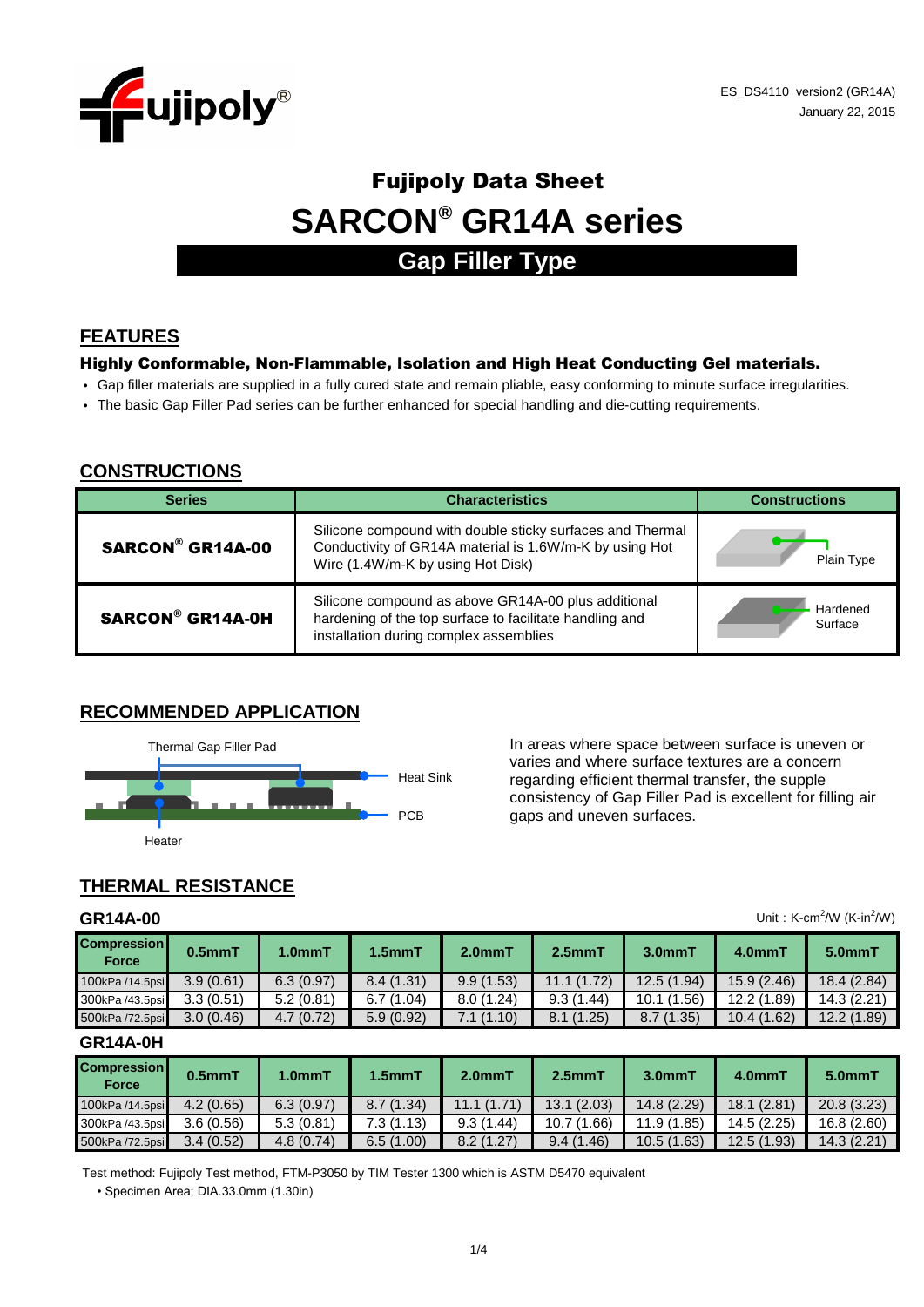#### **TYPICAL PROPERTIES**

|            | <b>Properties</b>                                                                               | unit              |          |                         | <b>GR14A-00</b> | <b>Test method</b>    | <b>Specimen</b> |
|------------|-------------------------------------------------------------------------------------------------|-------------------|----------|-------------------------|-----------------|-----------------------|-----------------|
| Physical   | Color                                                                                           |                   |          |                         | Gray            | <b>Visual</b>         |                 |
| Properties | <b>Specific Gravity</b>                                                                         | L                 |          |                         | 2.0             | ASTM D792             | A               |
|            | <b>Hardness</b><br><b>Highest Value</b>                                                         |                   | Shore OO |                         | 25              |                       | B               |
|            | <b>Tensile Strength</b>                                                                         | MPa (psi)         |          |                         | 0.1(14.5)       | ASTM D412             | A               |
|            | Elongation                                                                                      | $\frac{0}{0}$     |          |                         | 225             | ASTM D412             | A               |
|            | <b>Tear Strength</b>                                                                            | N/mm (ppi)        |          |                         | 0.5(2.9)        | ASTM D624             | A               |
| Electrical | <b>Volume Resistivity</b>                                                                       | Ohm-m             |          |                         | $1.0x10^{11}$   | ASTM D257             | $\mathsf{C}$    |
| Properties | Breakdown Voltage                                                                               | kV/mm (volts/mil) |          |                         | 14 (356)        | ASTM D149             | C               |
|            | Dielectric Strength                                                                             | kV/mm (volts/mil) |          |                         | 11 (279)        | ASTM D149             | $\mathsf{C}$    |
|            |                                                                                                 |                   | 50Hz     |                         | 4.82            |                       |                 |
|            | <b>Dielectric Constant</b>                                                                      | 1kHz              |          |                         | 4.31            | ASTM D150             | $\overline{A}$  |
|            |                                                                                                 |                   | 1MHz     |                         | 4.04            |                       |                 |
|            |                                                                                                 |                   | 50Hz     |                         | 0.0916          |                       |                 |
|            | <b>Dissipation Factor</b>                                                                       |                   | 1kHz     |                         | 0.0421          | ASTM D150             | $\overline{A}$  |
|            |                                                                                                 |                   | 1MHz     |                         | 0.0060          |                       |                 |
| Thermal    | <b>Thermal Conductivity</b>                                                                     | $W/m-K$           |          | 1.6                     | by Hot Wire     | ASTM D2326            |                 |
| Properties |                                                                                                 |                   |          | 1.4                     | by Hot Disk     | ISO/CD 22007-2        |                 |
|            | $^{\circ}C$ ( $^{\circ}F$ )<br><b>Useful Temperature</b><br>$-40$ to $+150$ ( $-40$ to $+302$ ) |                   |          | ÷,                      |                 |                       |                 |
|            | Low molecular<br>Siloxane                                                                       | wt%               |          | $D_4$ to $D_{20}$ Total | 0.0034          | Gas<br>Chromatography |                 |
|            | <b>Flame Retardant</b>                                                                          | $\blacksquare$    |          |                         | $V-0$           | <b>UL 94</b>          |                 |

• Specimen A: 2mmT • Specimen B: 30mmW x 50mmL x 12mmT (3mmT x 4pcs) • Specimen C: 120mmW × 120mmL × 1mmT

• Test methods of Thermal Conductivity are based on Fujipoly Test Method, FTM P-1612 by Hot Disk and FTM P-1620 by Hot Wire.

### **COMPRESSION FORCE**

## **GR14A-00**

| Unit: $N/6.4cm2$ (psi)<br><b>GR14A-00</b> |             |                     |              |             |            |            |            |            |
|-------------------------------------------|-------------|---------------------|--------------|-------------|------------|------------|------------|------------|
| <b>Compression</b><br><b>Ratio</b>        | $0.5mm$ T   | 1.0 <sub>mm</sub> T | $1.5$ mm $T$ | $2.0mm$ T   | $2.5mm$ T  | $3.0mm$ T  | 4.0mmT     | $5.0mm$ T  |
| 10%                                       | 74 (16.8)   | 61(13.8)            | 55 (12.5)    | 44 (10.0)   | 37(8.4)    | 29(6.6)    | 22(5.0)    | 13(3.0)    |
| 20%                                       | 195 (44.2)  | 135 (30.6)          | 117(26.5)    | 98 (22.2)   | 75(17.1)   | 63(14.3)   | 45 (10.2)  | 29(6.6)    |
| 30%                                       | 337 (76.4)  | 244 (55.3)          | 201 (45.5)   | 166 (37.6)  | 135 (30.6) | 121(27.4)  | 88 (19.9)  | 62(14.0)   |
| 40%                                       | 512 (116.0) | 405 (91.8)          | 339 (76.8)   | 286 (64.8)  | 241 (54.5) | 198 (44.9) | 162 (36.8) | 121(27.5)  |
| 50%                                       | 673 (152.5) | 568 (128.7)         | 516 (116.9)  | 467 (105.8) | 399 (90.4) | 332 (75.2) | 281 (63.7) | 220 (49.8) |
| Sustain 50%                               | 301(68.1)   | 296 (67.1)          | 275 (62.3)   | 247 (56.0)  | 209 (47.4) | 173 (39.2) | 147(33.3)  | 114(25.9)  |

#### **GR14A-0H**

| <b>Compression</b><br>Rate | 0.5 <sub>mm</sub> T | 1.0 <sub>mm</sub> T | $1.5$ mm $T$ | 2.0 <sub>mm</sub> T | 2.5 <sub>mm</sub> T | $3.0mm$ T   | 4.0mmT      | $5.0mm$ T  |
|----------------------------|---------------------|---------------------|--------------|---------------------|---------------------|-------------|-------------|------------|
| 10%                        | 313 (70.9)          | 227(51.4)           | 141 (31.9)   | 92(20.8)            | 54 (12.2)           | 46 (10.4)   | 34(7.7)     | 22(5.0)    |
| 20%                        | 531 (120.3)         | 397 (90.0)          | 262 (59.4)   | 177(40.1)           | 115(26.1)           | 98(22.2)    | 72 (16.3)   | 49(11.1)   |
| 30%                        | 758 (171.7)         | 602 (136.4)         | 446 (101.0)  | 328 (74.3)          | 221(50.1)           | 194 (44.0)  | 147 (33.3)  | 104 (23.6) |
| 40%                        | 969 (219.5)         | 830 (188.0)         | 690 (156.3)  | 539 (122.1)         | 383 (86.8)          | 344 (77.9)  | 265(60.0)   | 196 (44.4) |
| 50%                        | 1227 (278.0)        | 1121 (254.0)        | 1014 (229.7) | 823 (186.5)         | 618 (140.0)         | 567 (128.5) | 445 (100.8) | 341 (77.3) |
| Sustain 50%                | 1025 (232.2)        | 857 (194.2)         | 689 (156.1)  | 522 (118.3)         | 355 (80.4)          | 322 (73.0)  | 240 (54.4)  | 182 (41.2) |

Test method: Measured by ASTM D575-91 for reference

• Specimen Area; DIA.28.6mm (1.13in) • Platen Area; DIA. 28.6mm (1.13in) • Sustain 50%: Sustain 50% at 1 minute later

• Compression Velocity; 5.0mm/minute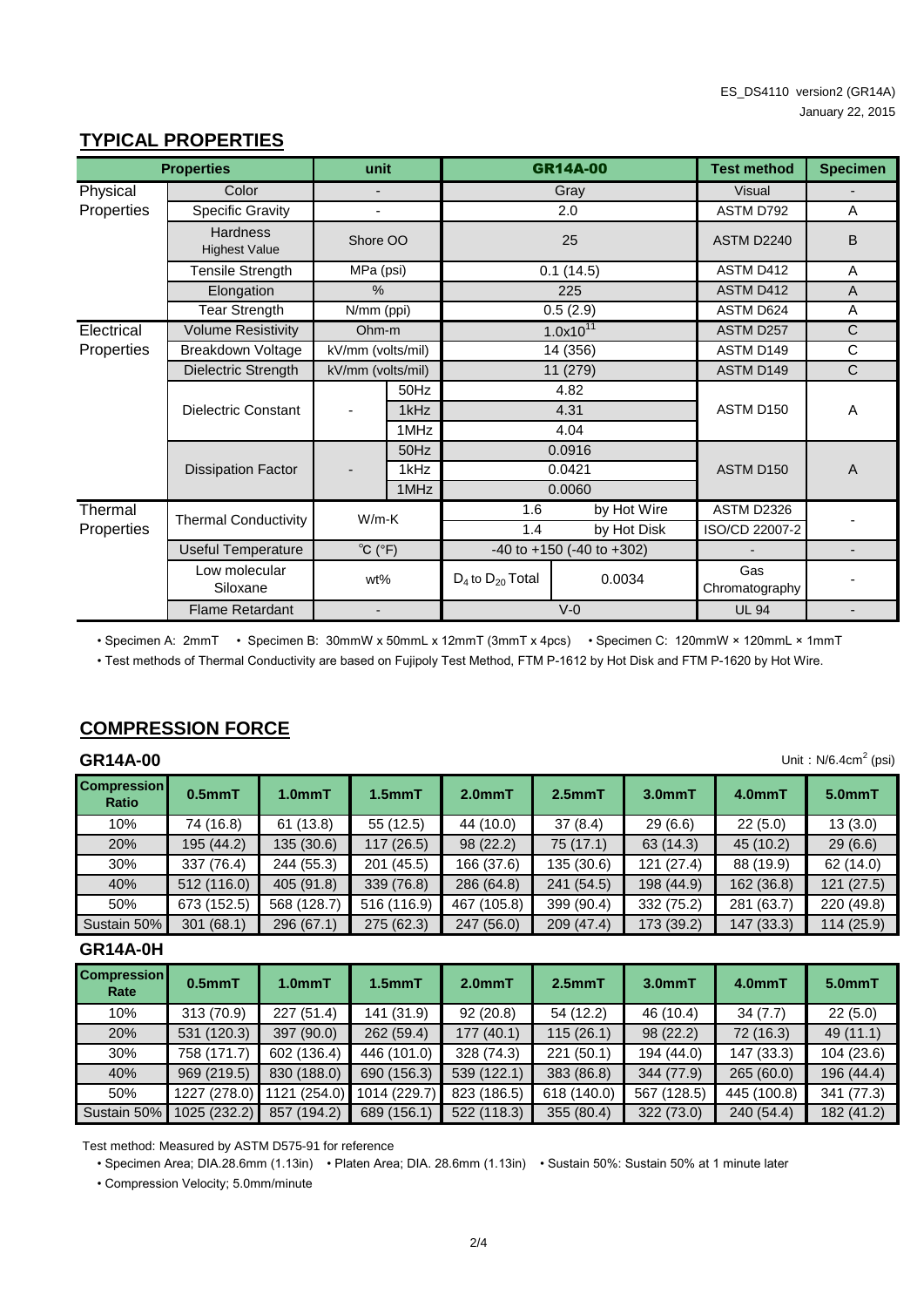#### **DURABILITY**

| <b>Test Property</b>        | <b>Unit</b>              |                | 70°C                                                                     | 150°C           |                |  |  |
|-----------------------------|--------------------------|----------------|--------------------------------------------------------------------------|-----------------|----------------|--|--|
|                             |                          | <b>Initial</b> | After 1,000hrs                                                           | <b>Initial</b>  | After 1,000hrs |  |  |
| <b>Specific Gravity</b>     | $\overline{\phantom{0}}$ | 2.0            | 2.0                                                                      | 2.0             | 2.0            |  |  |
| <b>Hardness</b>             | Shore OO                 | 25             | 28                                                                       | 25              | 30             |  |  |
| Breakdown Voltage           | kV/mm                    | 14             | 14                                                                       | 14              | 17             |  |  |
| <b>Thermal Conductivity</b> | $W/m-K$                  | 1.4            | 1.4                                                                      | 1.4             | 1.4            |  |  |
|                             |                          |                |                                                                          |                 |                |  |  |
| <b>Test Property</b>        | <b>Unit</b>              |                | 60°C/95%RH                                                               | $-40^{\circ}$ C |                |  |  |
|                             |                          | <b>Initial</b> | After 1,000hrs                                                           | <b>Initial</b>  | After 1,000hrs |  |  |
| <b>Specific Gravity</b>     | $\blacksquare$           | 2.0            | 2.0                                                                      | 2.0             | 2.0            |  |  |
| <b>Hardness</b>             | Shore OO                 | 25             | 27                                                                       | 25              | 27             |  |  |
| Breakdown Voltage           | kV/mm                    | 14             | 14                                                                       | 14              | 14             |  |  |
| <b>Thermal Conductivity</b> | $W/m-K$                  | 1.4            | 1.4                                                                      | 1.4             | 1.4            |  |  |
|                             |                          |                |                                                                          |                 |                |  |  |
| <b>Test Property</b>        | <b>Unit</b>              |                | $-40^{\circ}C(30\text{min}) \Leftrightarrow +125^{\circ}C(30\text{min})$ |                 |                |  |  |
|                             |                          | Initial        | After 1 000hrs                                                           |                 |                |  |  |

|                             | <b>Unit</b>              | $\sim$ 0.00.000 $\sim$ 0.000 $\sim$ 0.000 $\sim$ |                |  |  |
|-----------------------------|--------------------------|--------------------------------------------------|----------------|--|--|
| <b>Test Property</b>        |                          | <b>Initial</b>                                   | After 1,000hrs |  |  |
| <b>Specific Gravity</b>     | $\overline{\phantom{0}}$ | 2.0                                              | 2.0            |  |  |
| <b>Hardness</b>             | Shore OO                 | 25                                               | 30             |  |  |
| <b>Breakdown Voltage</b>    | kV/mm                    | 14                                               |                |  |  |
| <b>Thermal Conductivity</b> | $W/m-K$                  | 1.4                                              | 1.3            |  |  |

•Specimen : GR14A-00 • Test methods of Thermal Conductivity base on Fujipoly Test Method, FTM P-1612 by Hot Disk.

| reduced temperature               |                         |                        |
|-----------------------------------|-------------------------|------------------------|
| $-40^{\circ}$ C = $-40^{\circ}$ F | $60^{\circ}$ C = 140°F  | $70^{\circ}$ C = 158°F |
| $125^{\circ}$ C = 257°F           | $150^{\circ}$ C = 302°F |                        |

#### **TYPES AND CONFIGURATION**

| <b>Series</b>                | <b>Product Name</b> | <b>Thickness</b>       | <b>Sheet Size</b>                                    |  |
|------------------------------|---------------------|------------------------|------------------------------------------------------|--|
|                              | GR14A-00-50GY       | $0.5$ mm $\pm 0.15$ mm |                                                      |  |
|                              | GR14A-00-100GY      | $1.0$ mm $\pm 0.20$ mm |                                                      |  |
|                              | GR14A-00-150GY      | $1.5$ mm $\pm 0.20$ mm |                                                      |  |
|                              | GR14A-00-200GY      | $2.0$ mm $\pm$ 0.30mm  |                                                      |  |
| SARCON <sup>®</sup> GR14A-00 | GR14A-00-250GY      | $2.5$ mm $\pm 0.30$ mm | $300$ mm $\times$ 200mm<br>(Recommended Usable Size: |  |
|                              | GR14A-00-300GY      | $3.0$ mm $\pm 0.30$ mm | 290mm×190mm)                                         |  |
|                              | GR14A-00-350GY      | $3.5$ mm $\pm 0.35$ mm |                                                      |  |
|                              | GR14A-00-400GY      | $4.0$ mm $\pm 0.40$ mm |                                                      |  |
|                              | GR14A-00-450GY      | $4.5$ mm $\pm 0.45$ mm |                                                      |  |
|                              | GR14A-00-500GY      | $5.0$ mm $\pm 0.50$ mm |                                                      |  |
|                              | GR14A-0H-50GY       | $0.5$ mm $\pm 0.15$ mm |                                                      |  |
|                              | GR14A-0H-100GY      | $1.0$ mm $\pm 0.20$ mm |                                                      |  |
|                              | GR14A-0H-150GY      | $1.5$ mm $\pm 0.20$ mm |                                                      |  |
|                              | GR14A-0H-200GY      | $2.0$ mm $\pm 0.30$ mm |                                                      |  |
| SARCON <sup>®</sup> GR14A-0H | GR14A-0H-250GY      | $2.5$ mm $\pm 0.30$ mm | $300$ mm $\times$ 200mm                              |  |
|                              | GR14A-0H-300GY      | $3.0$ mm $\pm 0.30$ mm | (Recommended Usable Size:<br>290mm×190mm)            |  |
|                              | GR14A-0H-350GY      | $3.5$ mm $\pm 0.35$ mm |                                                      |  |
|                              | GR14A-0H-400GY      | $4.0$ mm $\pm 0.40$ mm |                                                      |  |
|                              | GR14A-0H-450GY      | $4.5$ mm $\pm 0.45$ mm |                                                      |  |
|                              | GR14A-0H-500GY      | $5.0$ mm $\pm 0.50$ mm |                                                      |  |